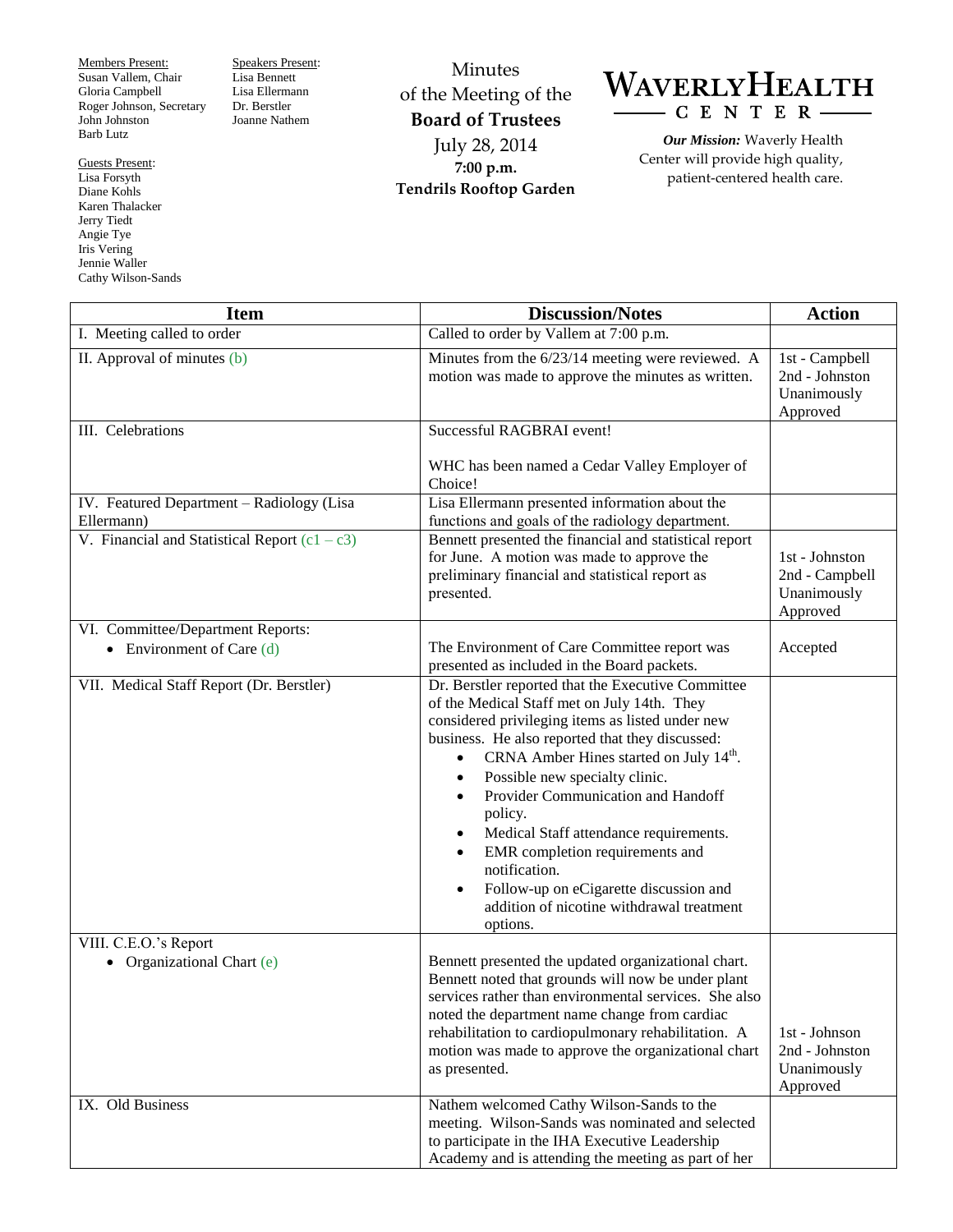|                                                                                                                                                                                                                                                                                                                                                                                                                                                                                                                                                | academy coursework.                                                                                                                                                                                                                                                                                                                                                     |                                                         |
|------------------------------------------------------------------------------------------------------------------------------------------------------------------------------------------------------------------------------------------------------------------------------------------------------------------------------------------------------------------------------------------------------------------------------------------------------------------------------------------------------------------------------------------------|-------------------------------------------------------------------------------------------------------------------------------------------------------------------------------------------------------------------------------------------------------------------------------------------------------------------------------------------------------------------------|---------------------------------------------------------|
|                                                                                                                                                                                                                                                                                                                                                                                                                                                                                                                                                | Nathem provided an update on the Magnet appeal<br>process. She reported that the appeal conference call<br>took place on Friday. She discussed the information<br>and responses provided. She noted that we should<br>receive notification of their decision as early as<br>tomorrow. This information will be communicated<br>to the Board as soon as it is available. |                                                         |
| X. New Business<br>• Request for Privileges:<br>• Christopher Adams, MD - Courtesy,<br>Urology, Mason City Clinic<br>• Lisa Maher, ARNP - Courtesy,<br>Cardiology, CVMS<br>Abbie Schrader, ARNP - Courtesy,<br>Cardiology, CVMS<br>• Abbie Schaa, ARNP - Courtesy,<br>Cardiology, CVMS                                                                                                                                                                                                                                                         | Privileging items were presented as individually<br>listed at left. All files have been reviewed by the<br>Executive Committee of the Medical Staff. The<br>Executive Committee recommends approval. A<br>motion was made to approve all privileging items as<br>individually considered and recommended by the<br>Executive Committee of the Medical Staff.            | 1st - Lutz<br>2nd - Campbell<br>Unanimously<br>Approved |
| Privilege Update:<br>$\bullet$<br>• Stacy Wagner, DO – Active, Pediatrics,<br>WHC (Frenulotomy)                                                                                                                                                                                                                                                                                                                                                                                                                                                |                                                                                                                                                                                                                                                                                                                                                                         |                                                         |
| <b>Voluntary Resignation from Medical Staff:</b><br>$\blacksquare$ Tracy Elliott, ARNP – Courtesy –<br>Provisional, Family Practice, WHC<br>$\bullet$ W. Jay Friesen, MD – Consulting,<br>Radiology, RCI<br>• Boriana Kamenova, MD - Courtesy,<br>Internal Medicine, CVMS<br>• Joginder Singh, MD - Courtesy, Internal<br>Medicine, CVMS<br>· Michael Murdock, DPM - Courtesy,<br>Podiatry Resident, Covenant<br>• Driss Cammoun, MD – Consulting,<br>Radiology, CVMS<br>• Steven Schurtz, MD – Courtesy, Urology,<br><b>Mason City Clinic</b> |                                                                                                                                                                                                                                                                                                                                                                         |                                                         |
| New/Revised Policies & Procedures: None<br>$\bullet$                                                                                                                                                                                                                                                                                                                                                                                                                                                                                           | There were no new or revised policies & procedures.                                                                                                                                                                                                                                                                                                                     |                                                         |
| Finance Committee (f)<br>$\bullet$                                                                                                                                                                                                                                                                                                                                                                                                                                                                                                             | Bennett reported that the Finance Committee met on<br>July $23^{\text{rd}}$ . Minutes from the meeting were included<br>in the Board packet.                                                                                                                                                                                                                            |                                                         |
| • Charity Care                                                                                                                                                                                                                                                                                                                                                                                                                                                                                                                                 | Bennett presented the following application for<br>charity care:<br>Application is for an individual that<br>٠<br>qualifies for a 100% write off under our<br>charity care policy. The total to be written<br>off is \$31,306.<br>A motion was made to approve the application as<br>presented.                                                                         | 1st - Campbell<br>2nd - Lutz<br>Unanimously             |
| • Charity Care Annual Review                                                                                                                                                                                                                                                                                                                                                                                                                                                                                                                   | Bennett presented a report of the charity care<br>provided throughout the fiscal year.                                                                                                                                                                                                                                                                                  | Approved                                                |
| Executive Committee (g)<br>$\bullet$                                                                                                                                                                                                                                                                                                                                                                                                                                                                                                           | The minutes of the 7/23/14 Executive Committee<br>meeting were presented as included in the Board<br>packets. The Executive Committee acted to approve<br>a bonus related to CEO recruitment. The action of                                                                                                                                                             | 1st - Vallem<br>2nd - Johnson                           |